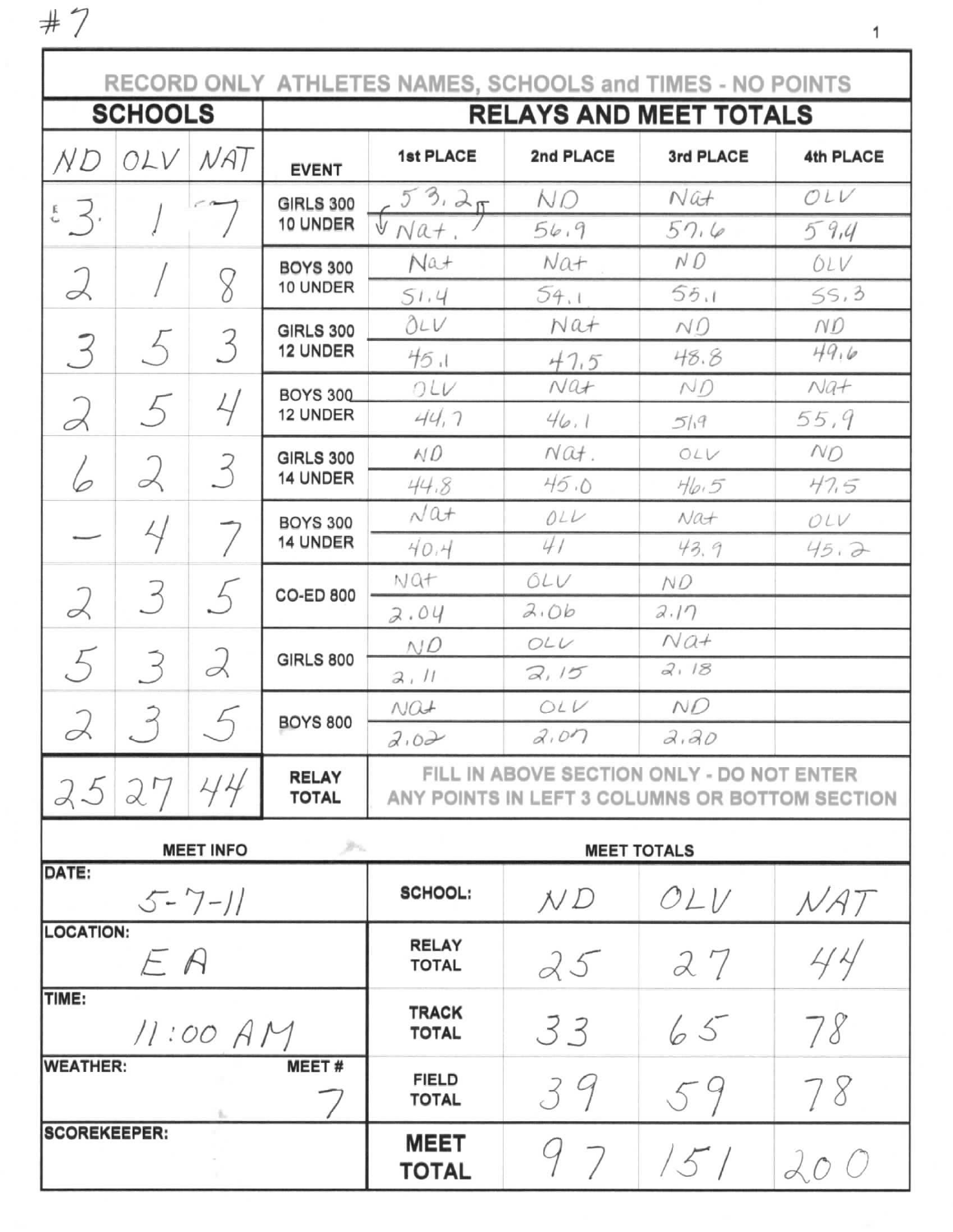$#7$ 

г

|                |                      |     |                                   | RECORD ONLY ATHLETES NAMES, SCHOOLS and TIMES - NO POINTS |                                           |                                 |                                         |  |  |  |
|----------------|----------------------|-----|-----------------------------------|-----------------------------------------------------------|-------------------------------------------|---------------------------------|-----------------------------------------|--|--|--|
| <b>SCHOOLS</b> |                      |     | <b>TRACK (SPRINTS &amp; MILE)</b> |                                                           |                                           |                                 |                                         |  |  |  |
| МD             | OLV                  | NA) | <b>EVENT</b>                      | <b>1st PLACE</b>                                          | 2nd PLACE                                 | 3rd PLACE                       | 4th PLACE                               |  |  |  |
| 5              |                      | 5   | GIRLS 8                           | 11.3<br>Nat<br>In Hughes                                  | 11.54<br>ND<br>K Ryan                     | N O<br>11.5<br>A Schicker       | 11.6<br>OUV<br>L Castongyay             |  |  |  |
|                | 5                    |     | BOYS <sub>8</sub>                 | 11.9<br>OLU                                               | 12.3<br>$\Omega$ at                       | NQt<br>1214                     | NO<br>125                               |  |  |  |
|                |                      |     |                                   | S. Polanshi                                               | Owvelen<br>m                              | J Hannon                        | N moore                                 |  |  |  |
|                | 2                    | 5   | GIRLS 9                           | $Naf$ $13.0$<br>E, Gay                                    | 14.1<br>NO.<br>B Burne                    | OLU<br>14,0<br>6 Harrington     | 14.1<br>ΩΩ<br>Æ<br>Jackson              |  |  |  |
|                | 3                    |     | BOYS <sub>9</sub>                 | NGI<br>12.7                                               | 13.0<br>OLV                               | 14,4<br>$NQ +$                  | 14.7<br>NO                              |  |  |  |
|                |                      |     |                                   | K Hannon                                                  | $C.$ $Hertzhaus$                          | L Bradley                       | $0$ Finn                                |  |  |  |
|                |                      |     | GIRLS 10                          | $NQ +$<br>13.1<br>L. Nanna                                | 13,3<br>ND<br>Robinson<br>S               | 13,9<br>$NQ+$<br>$m$ . Higgins  | OLV<br>14.2<br>H. Castonguay            |  |  |  |
|                |                      |     |                                   | 1a.3<br><b>ND</b>                                         | OLU<br>12.4                               | NCT<br>12.8                     | $NQ +$<br>12.9                          |  |  |  |
| 5              | $\mathcal{S}$        | 3   | BOYS 10                           | $N$ white                                                 | B<br>Sireika                              | J Johnson                       | J. Khangi                               |  |  |  |
|                | $\overline{\Lambda}$ | 4   | GIRLS 11                          | 11/2<br>OLV                                               | 12,5<br>$\bigcap \mathcal{C}$             | 12, 9<br>no                     | $N4+ 13.4$                              |  |  |  |
| $\alpha$       |                      |     |                                   | $A.$ Atr:<br>Siracuse                                     | B Hughes                                  | J. KhouRy                       | m.DiFrancisca                           |  |  |  |
|                |                      |     | <b>BOYS 11</b>                    | 11.2<br>$Na+$<br>$J.$ water                               | 12.0<br>OLV<br>D. Wright                  | 12.1<br>$\Omega$<br>W. Weimer   | 125<br>DQ<br>B. HUCK                    |  |  |  |
|                |                      |     |                                   | $OLU$ $11.6$                                              | 11.8<br>OLU                               | 11.9<br>$\Omega$                | 10,0<br>$\bigcap \mathcal{Q}$           |  |  |  |
| L              |                      |     | GIRLS 12                          | $N.$ $B$ lackburn                                         | M. Wikie                                  | S, Gawronski'                   | G Dignitti                              |  |  |  |
|                |                      |     | <b>BOYS 12</b>                    | $OUV$ $II.4$                                              | $NQ+$<br>11.9                             | 12.0<br>01V                     | 12.7<br>NO                              |  |  |  |
|                |                      |     |                                   | L. Eggleston                                              | $C.$ O wueleen                            | B Makouski                      | P. Brady                                |  |  |  |
| 3              |                      | 3   | GIRLS 13                          | OLU<br>11.2                                               | 11.5<br>nD                                | 116<br>$n$ $a$                  | $N2+$<br>11.8                           |  |  |  |
|                |                      |     |                                   | T. McGilvray                                              | B<br>Keane                                | mBradley                        | B Johnson                               |  |  |  |
|                |                      |     | BOYS <sub>13</sub>                | OLU<br>11,1<br>$m.$ Z <sub>i</sub> elinski                | 11,2<br>$\bigcap \mathcal{G}+$            | 11.9<br>$\bigcap \mathcal{A} +$ | 12.0<br>NC                              |  |  |  |
|                |                      |     |                                   |                                                           | J Weimer                                  | A Tomani                        | TRadwan                                 |  |  |  |
| 3              | l.                   | 7   | GIRLS 14                          | $NQ + 10.8$<br>$A$ , mann                                 | 11.6<br>NO<br>E. Sheehan                  | 11.8<br>$Na+$                   | 11.2<br>O <sub>2</sub><br>Gorszyca<br>J |  |  |  |
|                |                      |     |                                   | NCH<br>10.1                                               | $11 - 3$<br>OLU                           | $6.$ Blaszczyk<br>11.3<br>Naf   | OLV<br>11.4                             |  |  |  |
|                | 4                    |     | <b>BOYS 14</b>                    | $c$ . Walter                                              | D Blaszkowiak S Downing                   |                                 | J. Tarud                                |  |  |  |
|                |                      |     |                                   | 16.18<br>OUV                                              | 6.19<br>$\Lambda$ G+                      | $\Gamma$<br>6,21                | 6.53<br>no                              |  |  |  |
|                |                      |     | <b>GIRLS MILE</b>                 | $J_{1}$ szopinski                                         | D Orie                                    | 6 Orie                          | B<br>Keane                              |  |  |  |
|                |                      |     | <b>BOYS MILE</b>                  | 5,39<br>OLV                                               | 6.0<br>$NGI+$                             | 6.06<br>01U                     | 6.60<br>Naf                             |  |  |  |
|                |                      |     |                                   | A Heitzhaus                                               | A Tomani                                  | $A$ . Fiust-Klink               | A Jasiura                               |  |  |  |
|                | 65                   | 78  | <b>TRACK</b>                      |                                                           | FILL IN ABOVE SECTION ONLY - DO NOT ENTER |                                 |                                         |  |  |  |
| 33             |                      |     | <b>TOTAL</b>                      | ANY POINTS IN LEFT 3 COLUMNS                              |                                           |                                 |                                         |  |  |  |